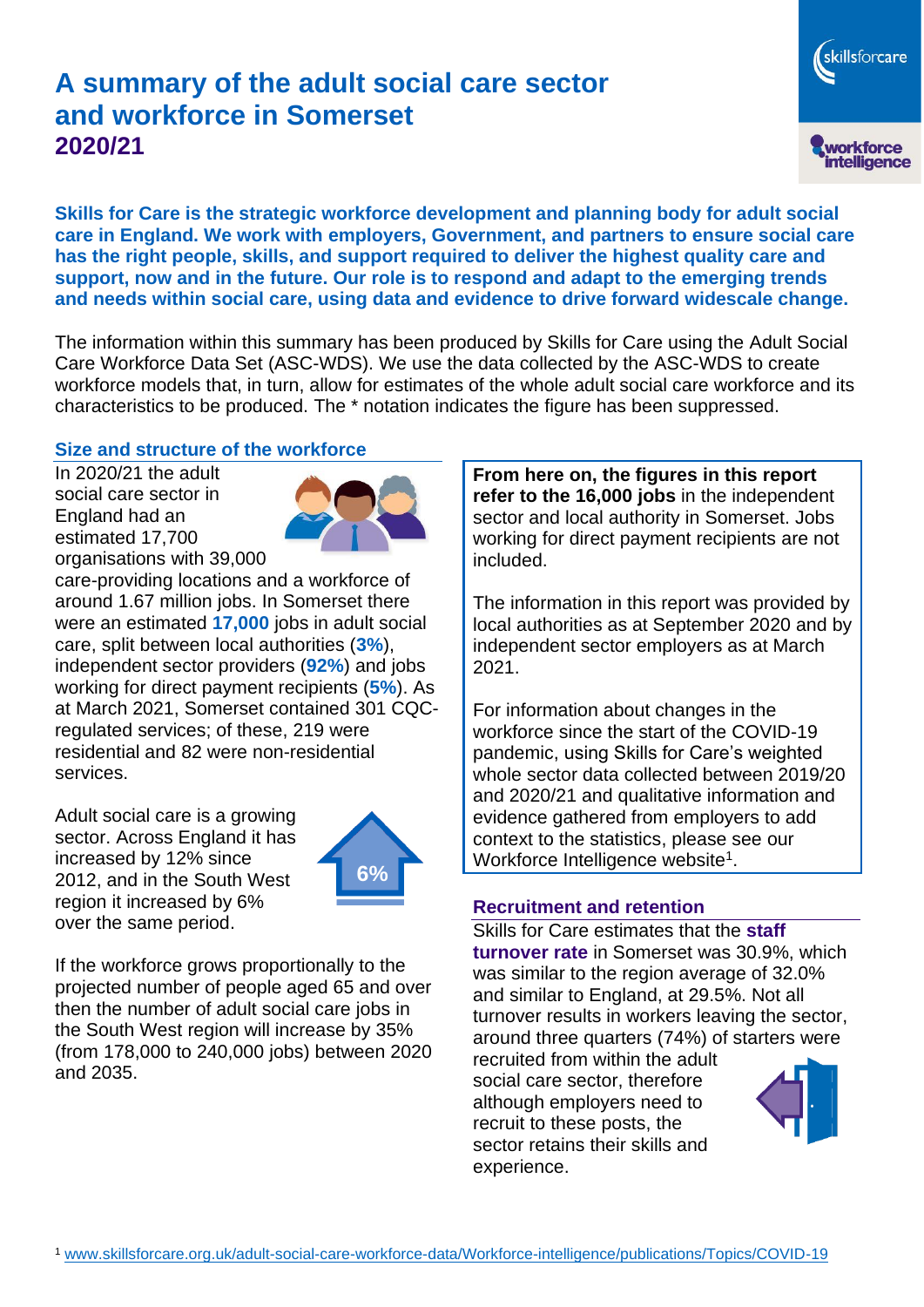Adult social care has an experienced 'core' of workers. Workers in Somerset had on average **9.2 years of experience in the sector** and 79% of the workforce had been working in the sector for at least three years.

Using both workforce intelligence evidence and our links with employers and stakeholders across England, we know that recruitment and retention is one of the largest issues faced by employers. We have many resources and tools available to help, for example the 'Values-based recruitment and retention toolkit'<sup>2</sup> and 'Seeing potential: widen your talent pool'. <sup>3</sup> For more information please visit: [www.skillsforcare.org.uk/recruitment-retention](http://www.skillsforcare.org.uk/recruitment-retention)

#### **Employment information**

We estimate Somerset had **16,000** adult social care jobs employed in the local authority and independent sectors. These included 1,100 managerial roles, 650 regulated professionals, 12,000 direct care (including 9,700 care workers), and 2,400 other-non-care proving roles.

The average number of **sickness days** taken in the last year in Somerset was 12.1, (9.4 in South West and 9.5 across England). With an estimated directly employed workforce of 15,000, this would mean employers in Somerset lost approximately **180,000 days to sickness in 2020/21**. In England levels of staff sickness have nearly doubled over the course of the pandemic between 2019/20 and 2020/21, in total around 6 million extra days were lost to sickness than in the year before.

Less than a quarter (17%) of the workforce in Somerset were on zero-hours contracts. Around a half (49%) of the workforce usually worked full-time hours and 51% were parttime.

### **Chart 1. Proportion of workers on zero hours contracts by area**

**England** South West Somerset



### **Workforce demographics**

The majority (83%) of the workforce in Somerset were female, and the average age was 42.8 years old. Workers aged



24 and under made up 13% of the workforce and workers aged over 55 represented 26%. Given this age profile approximately 4,200 people will be reaching retirement age in the next 10 years.

Nationality varied by region, in England 83% of the workforce identified as British, while in the South West region this was 86%. An estimated 88% of the workforce in Somerset identified as British, 7% identified as of an EU nationality and 4% a non-EU nationality, therefore there was a similar reliance on EU and non-EU workers.

### **Pay**



Table 1 shows the full-time equivalent annual or hourly pay rate of selected job roles in Somerset (area), South West (region) and England. All figures

represent the independent sector as at March 2021, except social workers which represent the local authority sector as at September 2020. At the time of analysis, the National Living Wage was £8.72.

#### **Table 1. Average pay rate of selected job roles by area**

|                                 | <b>England</b> | Region  | Area    |
|---------------------------------|----------------|---------|---------|
| Full-time equivalent annual pay |                |         |         |
| Social Worker <sup>t</sup>      | £37,100        | £35,800 | £34,100 |
| Registered nurse                | £33,600        | £34,300 | £34,600 |
| Hourly pay                      |                |         |         |
| National Living<br>Wage         | £8.72          | £8.72   | £8.72   |
| Senior care worker              | £10.00         | £10.06  | £9.79   |
| Care worker                     | £9.29          | £9.30   | £9.06   |
| Support and<br>outreach         | £9.53          | £9.60   | £9.35   |

†Local authority social workers only.

Please note that pay varies by sector, with local authority pay generally being higher than independent sector pay.